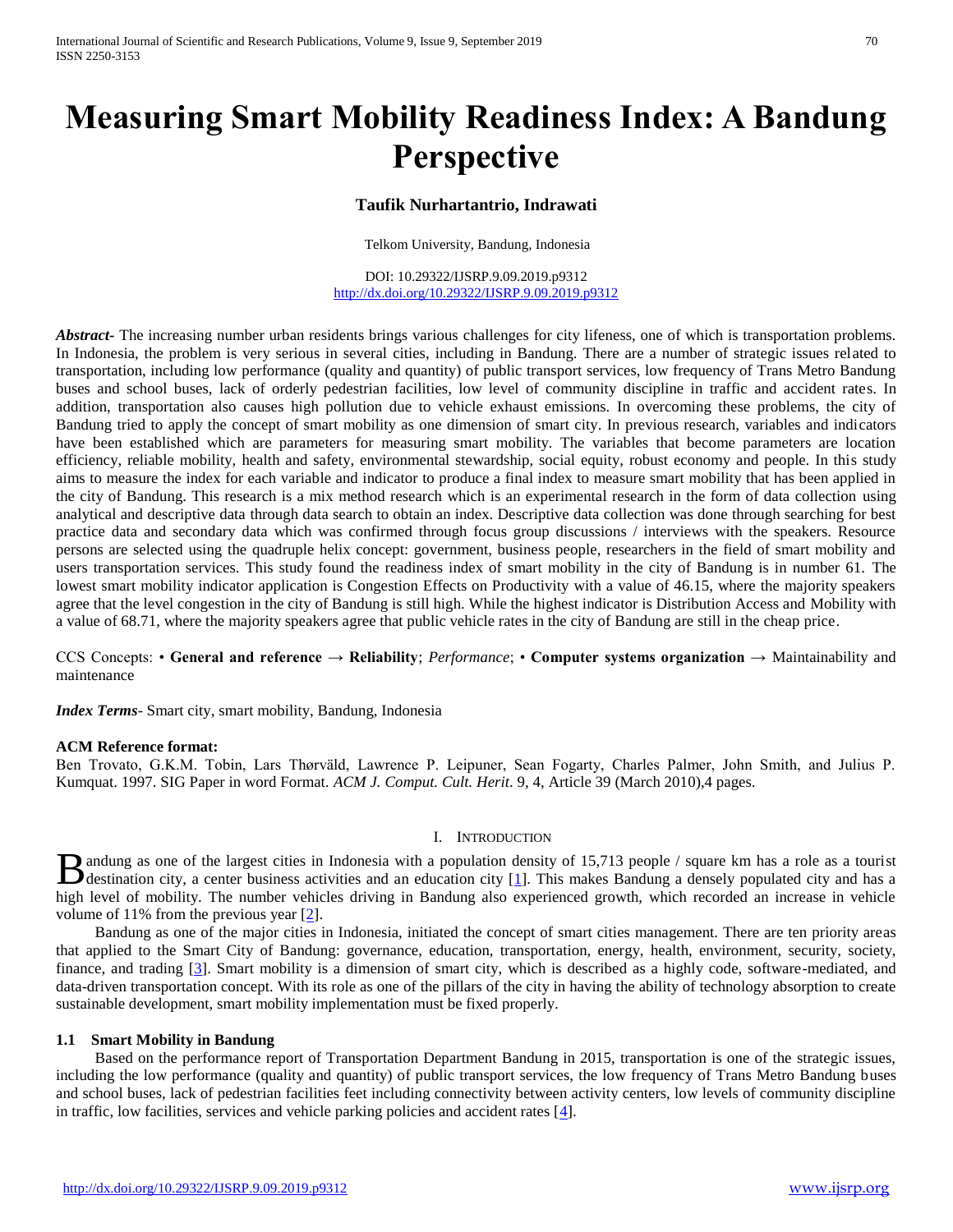The air quality in the city of Bandung is currently very worrying where more than 70% of the air is polluted by industrial pollution, motor vehicle exhaust and so on. Where the environmental impact is the transportation sector contributes more than 66.34 percent of exhaust emissions in the city of Bandung, while the social impact is the number of traffic accidents that continue to increase to 22.37 percent per year [1].

 The Bandung city government has made an effort to realize smart mobility, including the construction 10,000 points free wifi access and the construction Bandung Command Center which is the control center of the city of Bandung which is integrated with the CCTV system. As of September 2017, the Bandung city government has made 354 applications to facilitate the public service process and accelerate the performance of the civil servant [5].

## II. RESEARCH OBJECTIVES AND QUESTIONS

 Objective of this research is to measuring readiness index smart mobility in Bandung to support trasnportation management that have been implemented by city government and related institutions. The research questions of this study are as follows:

1. How does the secondary data from best practices related to variables and indicators to measure Bandung smart mobility readiness index?

2. How does the secondary data from Bandung related to variables and indicators to measure Bandung smart mobility readiness index?

3. In accordance to the experience, feeling, and insight of respondents, as well as based on secondary data of Bandung and best practices, how much are the values of variables and indicators to measure Bandung smart mobility readiness index?

4. Based on the index in point 3. how is the level of readiness of Bandung related implementation of smart mobility?

5. Based on the index ranks obtained, how the results of the comparison of analytic data with the assessment of smart mobility index?

6. What can be done by stakeholders of Bandung in order to implementing the city of Bandung as a smart city in terms of smart mobility variables?

### III. RESEARCH METHODOLOGY

 Research method that being used in this research is a mix method, an explorative research through data retrieval using descriptive research and data analytic in finding data related to readiness index. The explorative research on this project is aim to compare between selected data based on interview result and widely captured data based on data analytic. Big data being retrieved through crawling data from social media twitter related to the concept of smart mobiltiy in general and indicators those have the highest and lowest value based on readiness index.

In descriptive research, the first step is to review the variables and indicators based on research conducted by [6]. The second phase is the search for best practice data of smart mobility application, followed by searching data about the application of smart mobility in Bandung. The fourth stage is to conduct structured interviews to the respondents that were selected from quadruple helix dimensions, where this approach involves four parties, namely: government, business player, researcher or expertise in smart mobility and citizen [7]. The respondents are directly involved in the implementation of smart mobility in Bandung, and can provide the desired information. The fifth stage, is measuring index of readiness from the value of indicators that have been obtained in the previous stage. Stages of this research can be illustrated as shown i[n Fig. 1.](file:///C:/Users/Taufik%20NHT/Downloads/Gambar/Slide1.JPG)



**Fig. 1. Research stages.**

Meanwhile, the respondents of this research are shown in Table 1.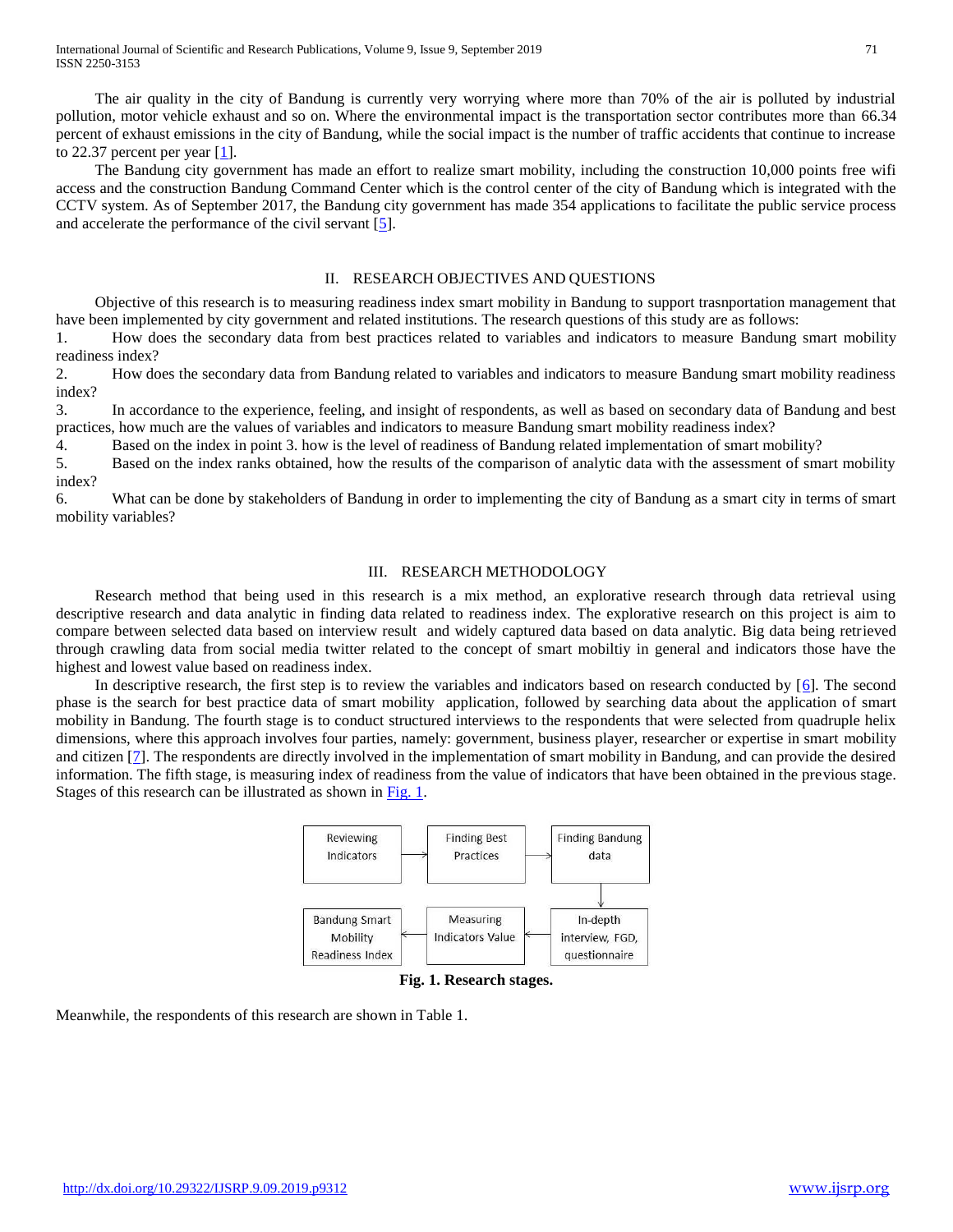| N <sub>0</sub> |                 | Respondent                                                 | OTY |
|----------------|-----------------|------------------------------------------------------------|-----|
|                | Category        |                                                            |     |
|                | Government      | Department of Transportation Bandung, Department of 6      |     |
|                |                 | Communication and Informatics Bandung, Department of       |     |
|                |                 | Environment Bandung, Department of                         |     |
|                |                 | <b>Spatial Planning Bandung</b>                            |     |
|                | <b>Business</b> | O-Free Indonesia, Telkom Smart City, Indosat Smart City, 6 |     |
|                | Player          | Lintas Arta Smart City                                     |     |
|                | Expert          | Expert from consultant, lecturer from Telkom University 6  |     |
|                | Researcher      | and Bandung Institute of Technology                        |     |
|                | Citizen         | College student, employee and housewife                    | 6   |
|                |                 |                                                            |     |

#### **Table 1. Lists of respondents**

## IV. SMART MOBILITY MODEL

 Smart mobility is defined by innovative ways and technology integration in the process community mobility. This is certainly related to the transportation system. Based on previous research that was conducted by, smart mobility model can be summarized as shown in [Fig. 2.](file:///C:/Users/Taufik%20NHT/Downloads/Gambar/Slide2.JPG)



**Fig. 2. Smart Mobility proposed model.**

 The level validity of proposed model then measured by using the Pearson Product Moment correlation formula. The test was conducted on 31 respondents within threshold = 0.355 that being retrieved from r table  $[8-9]$ . Results of validity can be illustrated as shown in Table 2.

| Variabel                   | Indicator                      | r Value | Validasi |
|----------------------------|--------------------------------|---------|----------|
| <b>Location Efficiency</b> | Support for Sustainable Growth | 0.653   | Valid    |
| <b>Location Efficiency</b> | <b>Transit Mode Share</b>      | 0.704   | Valid    |
| <b>Location Efficiency</b> | Accessibility and Connectivity | 0.439   | Valid    |
| Reliable Mobility          | Multi-Modal Travel Mobility    | 0,796   | Valid    |
| Reliable Mobility          | Multi-Modal Travel Reliability | 0,867   | Valid    |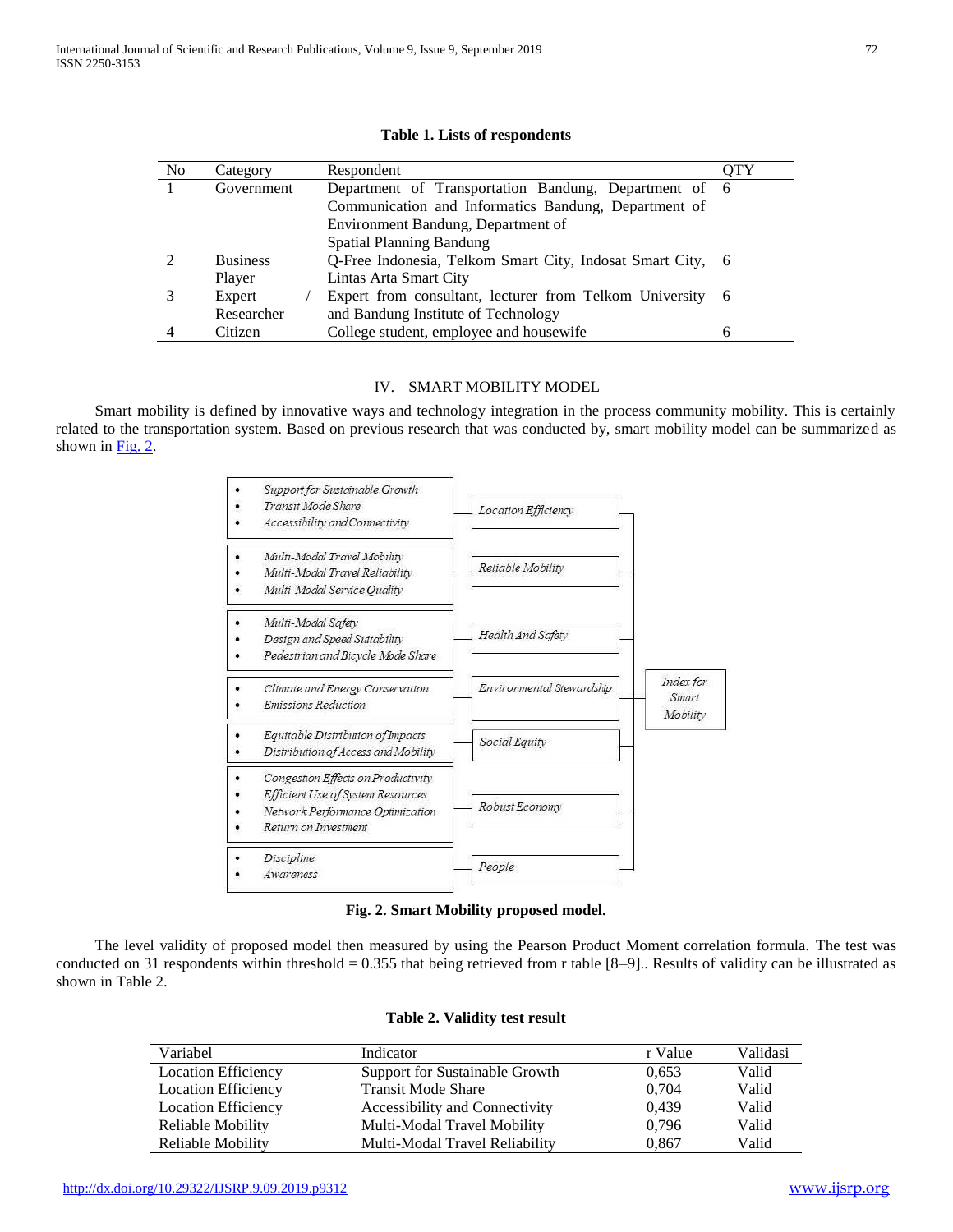International Journal of Scientific and Research Publications, Volume 9, Issue 9, September 2019 73 ISSN 2250-3153

| Reliable Mobility                | Multi-Modal Service Quality              | 0.81  | Valid |
|----------------------------------|------------------------------------------|-------|-------|
| <b>Health And Safety</b>         | Multi-Modal Safety                       | 0,809 | Valid |
| <b>Health And Safety</b>         | Design and Speed Suitability             | 0,833 | Valid |
| <b>Health And Safety</b>         | Pedestrian and Bicycle Mode Share        | 0,782 | Valid |
| Environmental Stewardship        | Climate and Energy Conservation          | 0,735 | Valid |
| <b>Environmental Stewardship</b> | <b>Emissions Reduction</b>               | 0.894 | Valid |
| Social Equity                    | Equitable Distribution of Impacts        | 0,794 | Valid |
| Social Equity                    | Distribution of Access and Mobility      | 0,582 | Valid |
| Robust Economy                   | Congestion Effects on Productivity       | 0,847 | Valid |
| Robust Economy                   | <b>Efficient Use of System Resources</b> | 0.785 | Valid |
| Robust Economy                   | Network Performance Optimization         | 0,897 | Valid |
| Robust Economy                   | Return on Investment                     | 0,713 | Valid |
| People                           | Discipline                               | 0,867 | Valid |
| People                           | Awareness                                | 0,814 | Valid |
|                                  |                                          |       |       |

 From the calculation of the validity, it was found that all indicators were valid, so that all variables and indicators were included in the development of this model.

 Reliability test is measured to determine the level of trust, reliability, consistency, or the stability of the result. Reliability is measured using the 0.05 significance level and the Cronbach Alpha technique. The alpha value obtained at 0.949 which can be concluded that the indicators and variables in this research is qualified. Results of realibility can be illustrated as shown in Table 3.

#### **Table 3. Rebility test result**

| Case    | Processing | %   | <b>Relibility Statistics</b> |            |
|---------|------------|-----|------------------------------|------------|
| Summary |            |     |                              |            |
| Cases   | Valid      | 100 | Cronbach's Alpha             | N of items |
|         | Excluded   |     | 0.949                        | 10         |

 The quantitative validation process shows that all indicators are declared valid and qualified, so that the model that has been developed previously can be used as shown in [Fig. 3.](file:///C:/Users/Taufik%20NHT/Downloads/Gambar/Slide3.JPG) The model, then applied to measure readiness index of smart mibility implementation in Bandung through in-depth interview, FGD, and questionnaire distribution.

| Support for Sustainable Growth<br>Transit Mode Share<br>Accessibility and Connectivity                                              | Location Efficiency       |                                |
|-------------------------------------------------------------------------------------------------------------------------------------|---------------------------|--------------------------------|
| Multi-Modal Travel Mobility<br>Multi-Modal Travel Reliability<br>Multi-Modal Service Ouality                                        | Reliable Mobility         |                                |
| Multi-Modal Safety<br>Design and Speed Suitability<br>Pedestrian and Bicycle Mode Share                                             | Health And Safety         |                                |
| Climate and Energy Conservation<br>Emissions Reduction                                                                              | Environmental Stewardship | Index for<br>Smart<br>Mobility |
| Equitable Distribution of Impacts<br>Distribution of Access and Mobility                                                            | Social Equity             |                                |
| Congestion Effects on Productivity<br>Efficient Use of System Resources<br>Network Performance Optimization<br>Return on Investment | Robust Economy            |                                |
| Discipline<br>Awareness                                                                                                             | People                    |                                |

**Fig. 3. Smart Mobility model.**

## **5 SMART MOBILITY READINESS INDEX RESULT**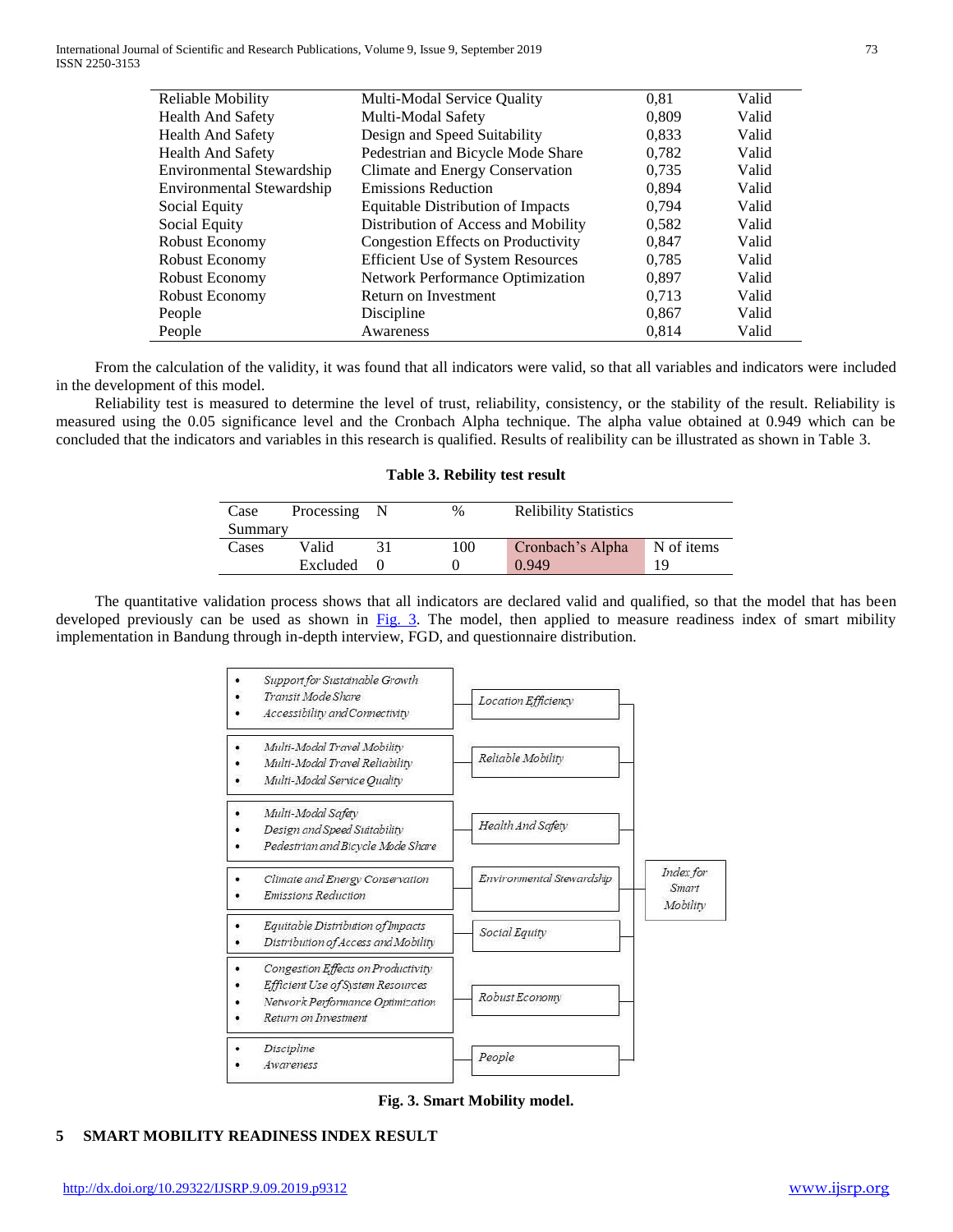International Journal of Scientific and Research Publications, Volume 9, Issue 9, September 2019 74 ISSN 2250-3153

 To measure readiness index, secondary data from best practices and Bandung are prepared first. Secondary data is to used to provide information for respondents during the assessment process. Secondary data are taken from the results of literature reviews such as stakeholder service reports on the implementation of smart mobility in the city, newspapers, and information from the official website of the city government. Meanwhile, the selected city is a city that is included in the Global Cities Index 2018 released by A.T. Kearney. namely Singapore with consideration of ease in obtaining information, data availability, and data disclosure regarding the application of smart mobility in the city.

 The City of Bandung data was taken from interviews with related agencies such as Department of Transportation Bandung, the Bandung City Communication and Information Office, and also visited the Trans Metro Bandung (TMB) Corridor, The Street Everybody Happy Bike Station (BOSEH), Leuwi Panjang Terminal and Terminan Cicaheum Terminal to see clearly related to the implementation implemented. Any changes and differences that occur, is updated according to the actual situation. Based on the result of interviews, FGD, and questionnaire distribution to 31 respondents, we found that the readiness index of smart mobility in Bandung is as shown in Table 4.

| Variabel                   | Indicator                                | Index | Category   |
|----------------------------|------------------------------------------|-------|------------|
| <b>Location Efficiency</b> | Support for Sustainable Growth           | 68,15 | Enough     |
| <b>Location Efficiency</b> | <b>Transit Mode Share</b>                | 56,95 | Bad        |
| <b>Location Efficiency</b> | Accessibility and Connectivity           | 64    | Enough     |
| Reliable Mobility          | Multi-Modal Travel Mobility              | 55,95 | Bad        |
| Reliable Mobility          | Multi-Modal Travel Reliability           | 53,62 | Bad        |
| Reliable Mobility          | Multi-Modal Service Quality              | 65,15 | Enough     |
| <b>Health And Safety</b>   | Multi-Modal Safety                       | 63,29 | Enough     |
| <b>Health And Safety</b>   | Design and Speed Suitability             | 64,05 | Enough     |
| <b>Health And Safety</b>   | Pedestrian and Bicycle Mode Share        | 63,43 | Enough     |
| Environmental Stewardship  | Climate and Energy Conservation          | 46,47 | <b>Bad</b> |
| Environmental Stewardship  | <b>Emissions Reduction</b>               | 53,68 | Bad        |
| Social Equity              | Equitable Distribution of Impacts        | 59    | Bad        |
| Social Equity              | Distribution of Access and Mobility      | 68,71 | Enough     |
| Robust Economy             | Congestion Effects on Productivity       | 46,15 | Bad        |
| Robust Economy             | <b>Efficient Use of System Resources</b> | 56,47 | Bad        |
| Robust Economy             | Network Performance Optimization         | 57,95 | Bad        |
| Robust Economy             | Return on Investment                     | 58,6  | Bad        |
| People                     | Discipline                               | 54,33 | Bad        |
| People                     | Awareness                                | 62,14 | Enough     |

#### **Table 4. Validity test result**

 The result shows that the smart mobility index of Bandung is 61 which indicates bad and still need much improvement. The lowest score is given to the indicator of "Congestion Effects on Productivity" with a value of 43.48, where majority respondents agree that congestion level is high. Meanwhile, the highest score is achieved by indicator of "Distribution of Access and Mobility" with a value of 68,71 that can be interpreted quite well. This indicator has a high value because majority respondents feel public transport rates are cheap.

 Bandung Netizen has been active in social media to simplify the lines of communication with the community. Therefore, this research also performing Word cloud illustration to find out the public perception of Bandung City related to smart mobility with utilizing data on social media Twitter that can be seen in [Fig. 4.](file:///C:/Users/Taufik%20NHT/Downloads/Gambar/Slide3.JPG)



**Fig. 4. Word Cloud Illustration**